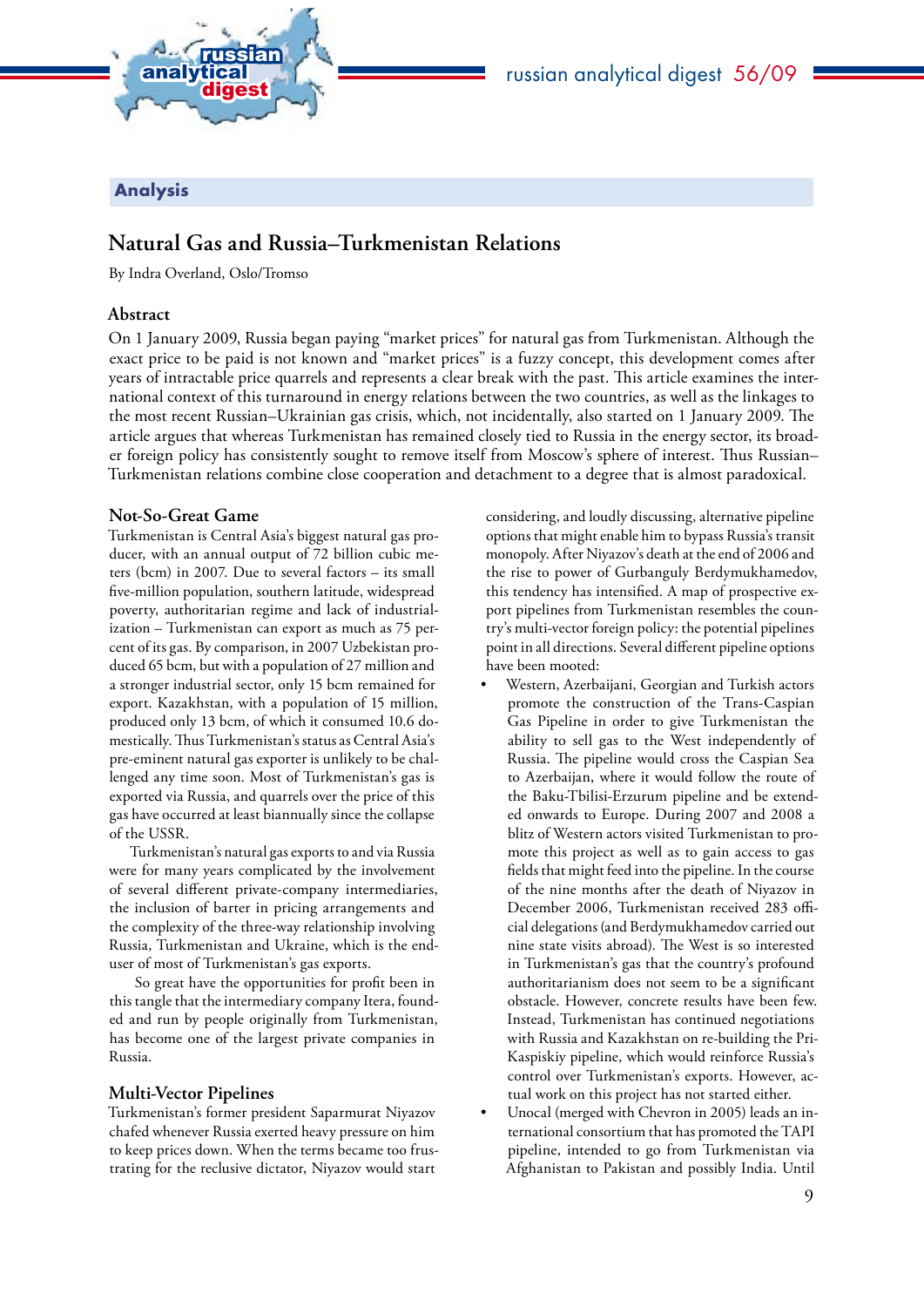around 2007 this option looked increasingly sensible from a Turkmenistani perspective, as it largely dodged the question of Russian–Western rivalry in Central Asia and did not threaten to undermine Gazprom's control over exports to Europe. The deteriorating situation in Afghanistan has, however, made it much less likely that TAPI will be built in the foreseeable future – unless, that is, the NATO countries and international financial institutions should suddenly be willing to take on the entire financial risk of the project.

analytical<br>digest

russian

- In 1994 Turkmenistan and Iran agreed to build a Turkmenistan-Iran-Turkey-Bulgaria pipeline with an annual capacity of 28 bcm. This, and several subsidiary options for routing onwards from Iran and Turkey, have never been realized, due to the active American resistance. Instead, the USD 190 million Korpeje-Kord-Kuy pipeline from Turkmenistan to Iran was completed in 1997 and includes a 25-year contract for 5-6 bcm per year. Turkmenistan was thus the first, and for several years only, Central Asian natural gas exporter to build a pipeline that circumvented Russia. On the other hand, the small volumes involved and the fact that the gas goes to Iran's isolated north-eastern market means that it does not pose a threat to Russia.
- The pipeline from Turkmenistan to China currently nearing completion is the longest in the world. It spans 7,000 km, of which 188 are in Turkmenistan, 530 in Uzbekistan, 1,300 in Kazakhstan and over 4,500 in China. With an annual capacity of 30 bcm, this project is more significant than the only other post-Soviet pipeline built by Turkmenistan, the Korpejge-Kord-Kuy pipeline to Iran discussed above.

#### **Russia Offers to Pay More**

Perhaps as a result of the looming Turkmenistan–China pipeline and the threat of other pipelines, Russia unexpectedly changed tack during 2007 and 2008. It went from using its virtual transit monopoly on Turkmen gas for the extraction of maximum profits, to a more conciliatory approach in which it offers market prices for Turkmenistani gas. The aim no longer seems to be to maximise Russian profit on Turkmenistan's exports. Now the grand objective is rather to undermine Western efforts to cobble together enough supply to make the Trans-Caspian Gas Pipeline viable. In this picture, Turkmenistani exports to China are far from the worst thing that could happen to Russia, because they will further weaken the resource base for the TransCaspian Gas Pipeline while also removing incentives for Turkmenistani "adventurism" with Western partners, since another stable source of income is already secured in China. Why should Turkmenistan take the risk of irking Russia by building a trans-Caspian gas pipeline directly to the West when China (and Russia through its increasingly generous pricing) already provides the country with a handsome income?

In addition, both China and Russia have a strong track record of refraining from public criticism of authoritarianism in countries such as Turkmenistan. Russia is not only uncritical about the domestic political situation in Turkmenistan, it has also largely refrained from speaking up for the ethnic Russian minority in the country. Since this minority, numbering about 200,000, has been subject to discriminatory measures far more severe than those inflicted upon the ethnic Russian population in the Baltic states (which received extensive attention from Moscow), it is tempting to interpret this as a consequence of Russia's interest in Turkmenistani natural gas. It also sends a clear signal to Turkmenistan: as long as you sell your natural gas to us, rather than directly to Western actors, we will not intervene in your domestic affairs at all. Unlike countries such as Ukraine, Georgia and Kazakhstan, Turkmenistan does not share a border with Russia and is also therefore less worried about Russian interventionism.

From the perspective of an authoritarian regime such as that in Ashgabat, clearly both Russia and China have something to offer as energy partners. In this perspective, Turkmenistan's continued reliance on Russia and gradual diversification to China make sense. On the other hand, Turkmenistan also clearly keeps its authoritarian and semi-authoritarian partners at arm's length, not least through its accentuated neutral foreign policy. Turkmenistan joined the Non-Aligned States in 1995 and thus achieved recognition by the UN Assembly of its neutrality, seeing this as a means of removing itself from the influence of competing great powers – including Russia. In an overview of the number of treaties signed between the various post-Soviet states and Russia, Kathleen Hancock found that Turkmenistan, along with Georgia, Ukraine and the Baltic states, had signed fewest treaties, and therefore classified it as belonging in the category of states that are "resistant" to Russia in the international arena. By contrast, Kazakhstan, along with Belarus, had joined the most treaties and were categorized as having "friendly" relations with Russia. Although this study is from 2006, while Niyazov was still in power, there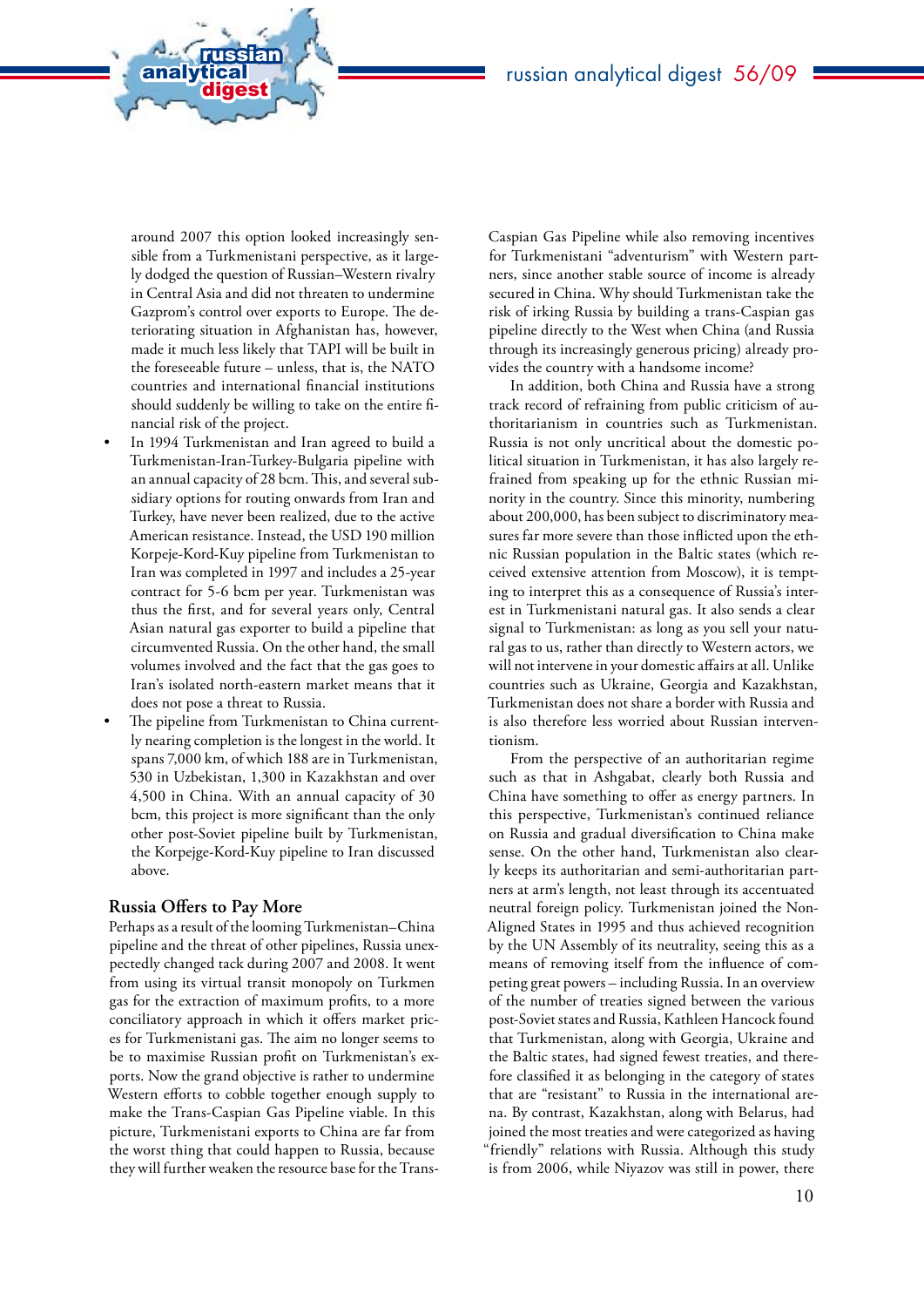have not been any dramatic changes in Turkmenistan's accession to international treaties with Russia or other countries in recent years. Its foreign policy under Berdymukhamedov has become significantly more active, but still very much multi-vector.

analytical<br>digest

russian

Thus Turkmenistan is not as closely tied to Russia as its continued reliance on Russia as a transit country and prickly unpredictability in negotiations with Western partners over the Trans-Caspian Gas Pipeline might indicate. Hancock's survey, however, covers treaties in all sectors. The main pillar of Turkmenistani–Russian relations is trade in natural gas. And as far as natural gas exports are concerned, Turkmenistan does remain closely tied to Russia. The overall picture is thus one of a balance between continued strong relations with Russia (and expanding cooperation with China) in the energy sector, and at the same time maintaining a clear distance from Russia in overall foreign policy.

#### **Russia and Turkmenistan: Tango for Three**

Observers frequently note that Russia is dependent on cheap supplies from Central Asia, and Turkmenistan in particular, in order to maintain its gas balance, its export commitments and its profits from exports to the EU. Russia's situation presumably exacerbates the geopolitical competition between the West and Russia over the states in the South Caucasus and Central Asia. The competition becomes one not only over military bases, Russia's historical sphere of influence and valuable resources, but a struggle for Russia's own energy security and survival. Without Central Asian gas, it is thought, Russia might not have sufficient energy to cover either its export commitments or its domestic consumption. But is this really the case?

Central to finding an answer to this question is Ukraine. The bumpy relationship between Russia and Turkmenistan and the equally volatile relations between Russia and Ukraine need to be understood as part of an integrated trilateral relationship with natural gas as one of its centerpieces. Until 2006, much of Ukraine's gas imports were based on direct trade with Turkmenistan, often involving multiple shady companies and messy barter agreements in which Ukraine paid partly in cash and partly in kind for Turkmenistani gas. Often neither the cash nor even the Ukrainian-produced goods were delivered in full.

The agreement reached after the January 2006 Russian–Ukrainian gas crisis put an end to the direct trade between Turkmenistan and Ukraine. The new setup was based on Gazprom buying gas from Turkmenistan and selling it to only one of the shady

middleman companies (RosUkrEnergo), which ultimately sold it to Ukraine. As we now know, this arrangement did not improve the situation, but instead transformed it into a question of Russian–Ukrainian bilateral relations. The defining aspect of the energy component in these relations is that it is a dual monopoly: Russia enjoys a monopoly on exports to Ukraine, while Ukraine has a stranglehold on around 80 percent of Russian gas exports to the EU. Thus, in energy relations between the two countries, two different forms of pipeline power are pitted against each other: producer power and transit power. The January 2009 natural gas crisis was the most serious confrontation between these two forms of pipeline power ever, anywhere in the world.

The severity of the 2009 crisis as compared to previous spats reflected the mutual desperation of both countries. Ukraine, whose post-Soviet economic survival was hardly possible without massive and painful restructuring in the first place, has been devastated by the global financial crisis. Russia too is suffering badly. As a commodity exporter with ambitious debt-fuelled plans using the stock prices of Russian raw material companies as collateral, Russia has experienced a cascade of problems due to the financial crisis. That is one reason why Gazprom and its biggest shareholder, the Kremlin, have been so adamant about passing on the rising price of Turkmenistani natural gas to the Ukrainian end-customers.

The volumes of gas involved are indicative of the importance of the Turkmenistan-Russia-Ukraine relationship for the greater Eurasian gas balance. Russia produces a total of around 607 bcm of natural gas per year. Turkmenistan exports 48 bcm to Russia, and Ukraine imports a total of 55 bcm from Russia. Thus Russia's imports from Turkmenistan correspond to 87 percent of Russia's exports to Ukraine. The remainder of Russia's exports to Ukraine is more than compensated by Russia's imports from Kazakhstan and Uzbekistan, totaling 16 bcm.

Until 2006, when Turkmenistan and Ukraine formally traded directly with each other and Russia made its profits from chaotic middleman operations, the Turkmenistan-Russia-Ukraine energy chain could relatively easily be distinguished from the issue of Russia's energy balance and its export commitments to the EU. When the relationship was streamlined after the January 2006 gas crisis, Turkmenistan's exports became part of the greater Russian and Eurasian picture. Although there have not been shortfalls of gas in Russia so far, if that should occur, Russia will be dependent on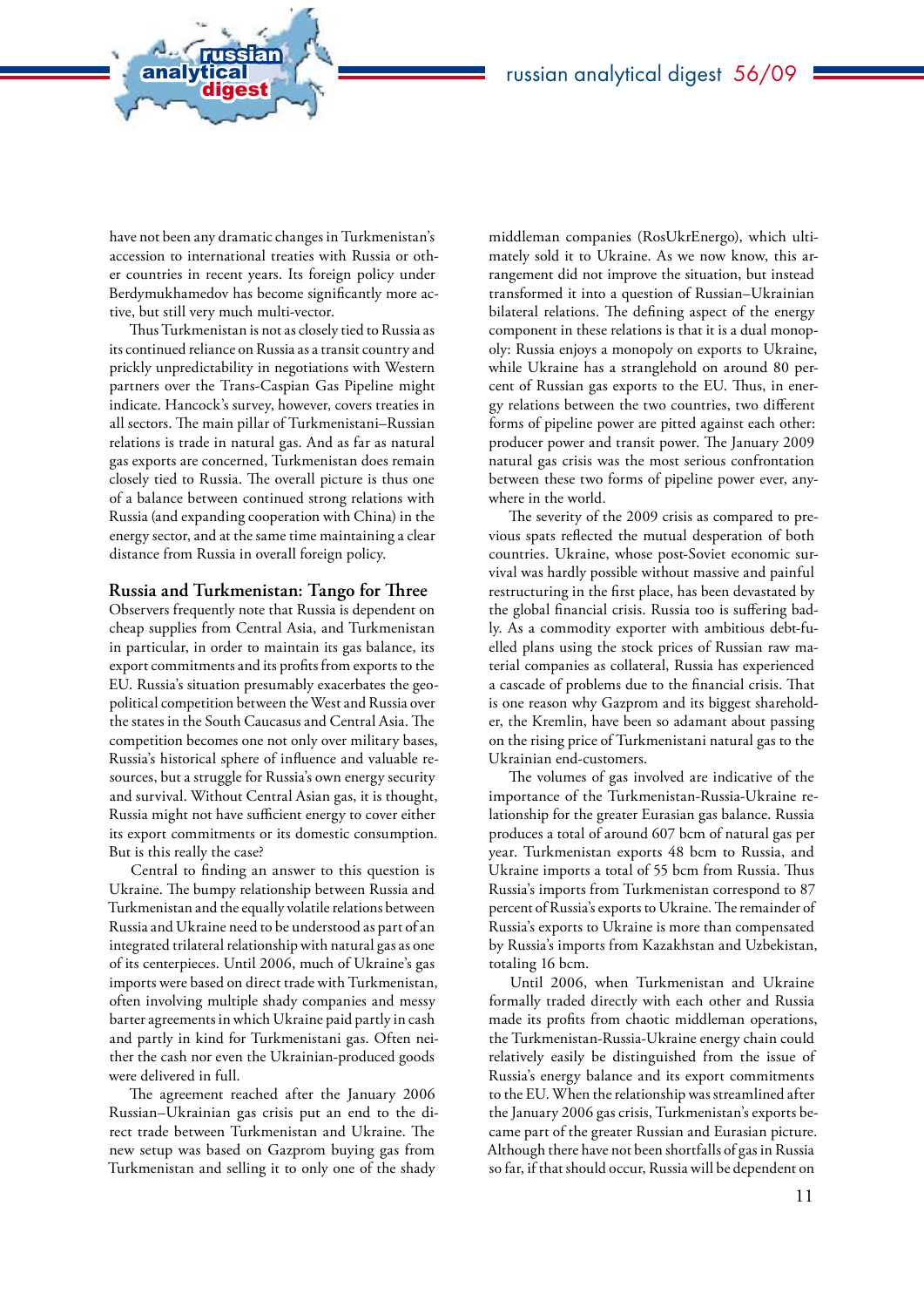

analytical<br>digest

russian

Russia's decision to pay more for Central Asian gas can be understood partly as a measure to fend off Western competition in Central Asia, and partly as a means of keeping Central Asian gas under its control in order to deal with any future problems with the gas balance. If Russia were to continue selling gas cheaply to Ukraine, it would have to pay the cost of this measure itself. It is therefore paramount for Russia to pass on the bill to Ukraine.

An interesting aspect of the triangular relationship between Turkmenistan, Russia and Ukraine is that Russia previously used the same transit power vis-à-vis Turkmenistan as Ukraine uses vis-à-vis Russia. In this perspective, the proposed Trans-Caspian Natural Gas Pipeline is to Turkmenistan what Nord Stream is to Russia: a way of sidestepping an expensive and risky transit country. The difference between the Turkmenistan– Russia and Russia–Ukraine relationships is that Russia is far bigger and more powerful than Turkmenistan, whereas Ukraine is far smaller and weaker than Russia. This also means that now that Russia has relaxed the use of its transit power in relation to Turkmenistan, it may be able to force Ukraine to follow suit.

#### *About the author*

Indra Overland is the Head of the Energy Programme at the Norwegian Institute of International Affairs (NUPI) and Associate Professor at the University of Tromso, Norway.

#### *Further reading*

- • M. K. Bhadrakumar, "Russia Takes Control over Turkmen (World?) Gas," *Asia Times*, 30 July 2008), http://www. atimes.com/atimes/Central\_Asia/JG30Ag01.html.
- Kathleen J. Hancock, "Escaping Russia, Looking to China: Turkmenistan Pins Hopes on China's Thirst for Natural Gas," *China and Eurasia Forum Quarterly* 4, no. 3 (2006): 67-87.
- International Energy Agency (IEA), *Perspectives on Caspian Oil and Gas Development* (Paris: IEA, 2008).
- Simon Pirani, Jonathan Stern, and Katja Yafimava, *The Russian–Ukrainian Gas Dispute of January 2009*: *A Comprehensive Assessment* (Oxford: Oxford Institute of Energy Studies, 2009).





*Sources: based on projections in Mayer, C., "Turkmenistan Emerges as a Serious Natural Gas Player",* Penny Sleuth, *2009,* [http://www.](http://www.pennysleuth.com/turkmenistan-emerges-as-serious-natural-gas-player/) [pennysleuth.com/turkmenistan-emerges-as-serious-natural-gas-player/](http://www.pennysleuth.com/turkmenistan-emerges-as-serious-natural-gas-player/)*, Closson, S. and Perovic, J. "Hope Won't Keep Europe Warm",*  RFE/RL*, 8 January 2009,* http://www.rferl.org/content/commentary\_Hope\_Wont\_Keep\_Europe\_Warm/1367913.htm *and International Energy Agency (IEA),* Perspectives on Caspian Oil and Gas Development *(Paris: IEA, 2008).*